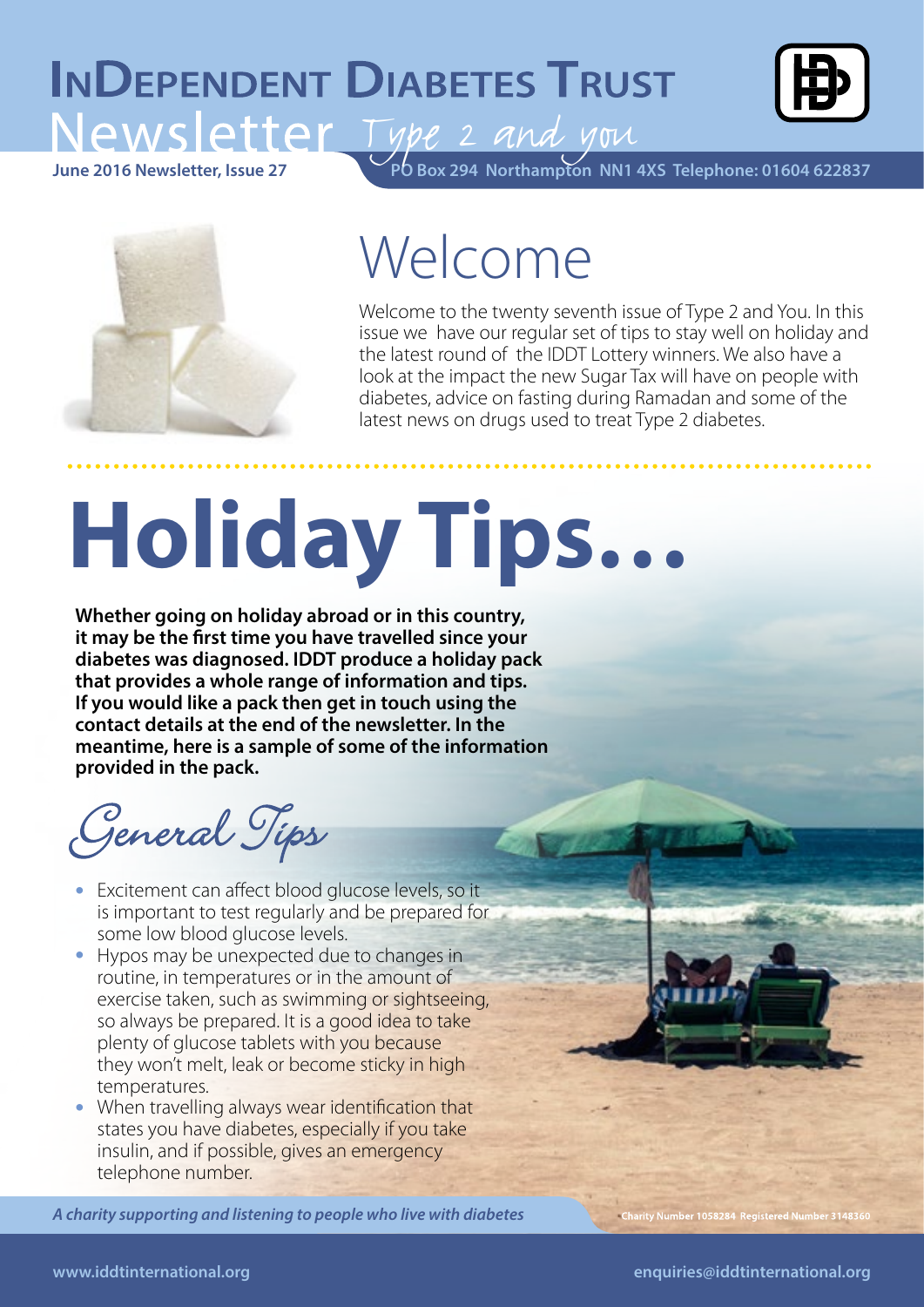

## Precautions when travelling by air

**Insulin should not be packed in your suitcase. This will be placed in the hold where the temperature can be below freezing and this is likely to damage your insulin. Your blood glucose meter should also not be packed in the hold.** 

- Carry two lots of insulin, testing equipment and syringes/pens and distribute them between two different lots of hand luggage. Luggage does get lost and it could prove difficult to replace your diabetes equipment.
- You should always carry a card to say that you or your child has diabetes. You will need a letter from your GP to explain that you have to carry insulin and other diabetes equipment on board with you. Once you have this letter, it can be used again for future trips. It is a good idea to make several copies of this letter.
- Always take more insulin than you need in case of breakages. The country that you are travelling to may not have the type of insulin you need. It is also a good idea to take an extra prescription with you, just in case.
- When you come home it is sensible to throw away the insulin you took on holiday as heat, bright light and vibration can all damage it and make it less effective.
- It is worth remembering that ordering a 'diabetic' meal on flights often means that they are low in carbohydrates, so it is probably not a good idea. On long journeys it is a good idea to have snacks to hand in case there are long periods without meals.

#### **Beating jetlag**

Travelling across several time zones will probably cause some degree of jet lag. Symptoms include daytime sleepiness, fatigue, disorientation, poor concentration, headache and irritability. There are a number of ways to relieve jetlag:

- Avoid caffeine and alcohol on the plane drink plenty of water or fruit juice.
- Eat modestly at times that correspond to the usual mealtimes as this will help your body to readjust to the new time zone.
- After a westward flight, stay awake while there is daylight and try to sleep when it is dark.
- After an eastward flight, get up in the morning but avoid bright light and go outdoors in the afternoon.
- Take moderate exercise, perhaps by sightseeing.



#### **Holiday Insurance**

If you have diabetes, travel agents are not the best people to provide holiday insurance. Shop around but always declare your diabetes and any other medical conditions, otherwise you may not be covered if anything goes wrong and you need to use the insurance. If you are going on holiday in Europe, remember to take your European Health Insurance card (EHIC) and proof of being a UK resident eg driving licence. The EHIC is available at the Post Office or online at http://www.applyehic.org/applynow.html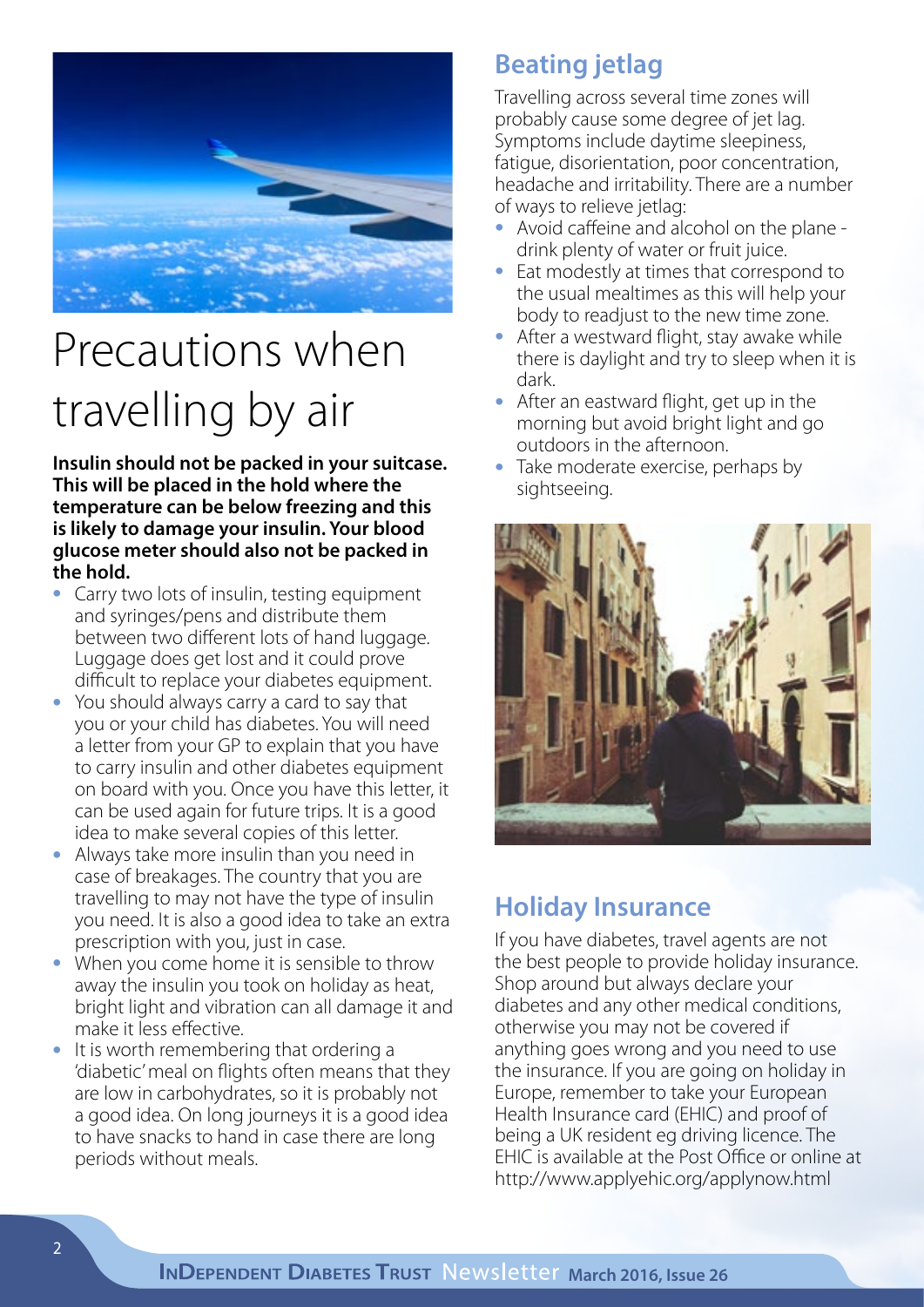# Holiday Tips from our readers

#### **We collect tips from our members to pass on.**

Here's a tip from a couple who regularly fly abroad to Italy and France and although the lady carries medical equipment relating to her diabetes, her husband has a medical condition that requires him to carry equipment that includes a small pair of scissors. As advised he carries a letter from his GP, as should anybody carrying insulin pens, syringes blood testing equipment and any sharps. This had proved to be fine when flying into major airports. However, when they flew into a more provincial airport where the customs officers did not understand the letter as they could not read English, this resulted in an unpleasant and unnecessary search both of his body and luggage. On their return home, they were talking to their son about the experience and he advised that they use Google Translator **(http://translate.google. co.uk/?hl=en&tab=wT)** to get French and Italian versions of the letter. Since then they have flown to several provincial airports and have had no further problems. So, if you are travelling abroad and taking diabetes supplies with you, then get the letter you have from your GP translated into the relevant language to avoid any potential problems.

Another of our members regularly flies to Thailand and he advises notifying airports in advance that you will be carrying medication and sharps. His second piece of advice applies to anyone travelling to hot countries to purchase a digital thermometer that not only tells you the current temperature but also records the highest and lowest temperatures. This can then be placed in the fridge alongside supplies of insulin and used to adjust the temperature of the fridge to ensure it is running at the optimum temperature for storing insulin.

### The Golden Rules

#### - with or without diabetes

- **1.** Obtain comprehensive travel insurance, and read the small print.
- **2.** Research your destination know the local laws and customs.
- **3.** Tell someone where you are going and leave them emergency contact details.
- **4.** Take enough money and have access to emergency supplies.

#### **Finally - coping with diabetes and the heat of summer**

- Drink plenty of water as dehydration can raise blood glucose levels.
- Sunburn can raise blood glucose levels, so avoid spending long hours in the sun and wear sunscreen of at least 30 SPF and children or people with pale skin should use 50 SPF.
- Shield your meter from the sun and test strips should be kept in a cool, dry place.
- People who use a pump may need to protect the adhesive patch from perspiration by using an antiperspirant at the contact site.
- In very hot weather insulin is absorbed more quickly, so test regularly to avoid hypos.

#### **Perhaps worth remembering**…

It is a holiday, so enjoy it!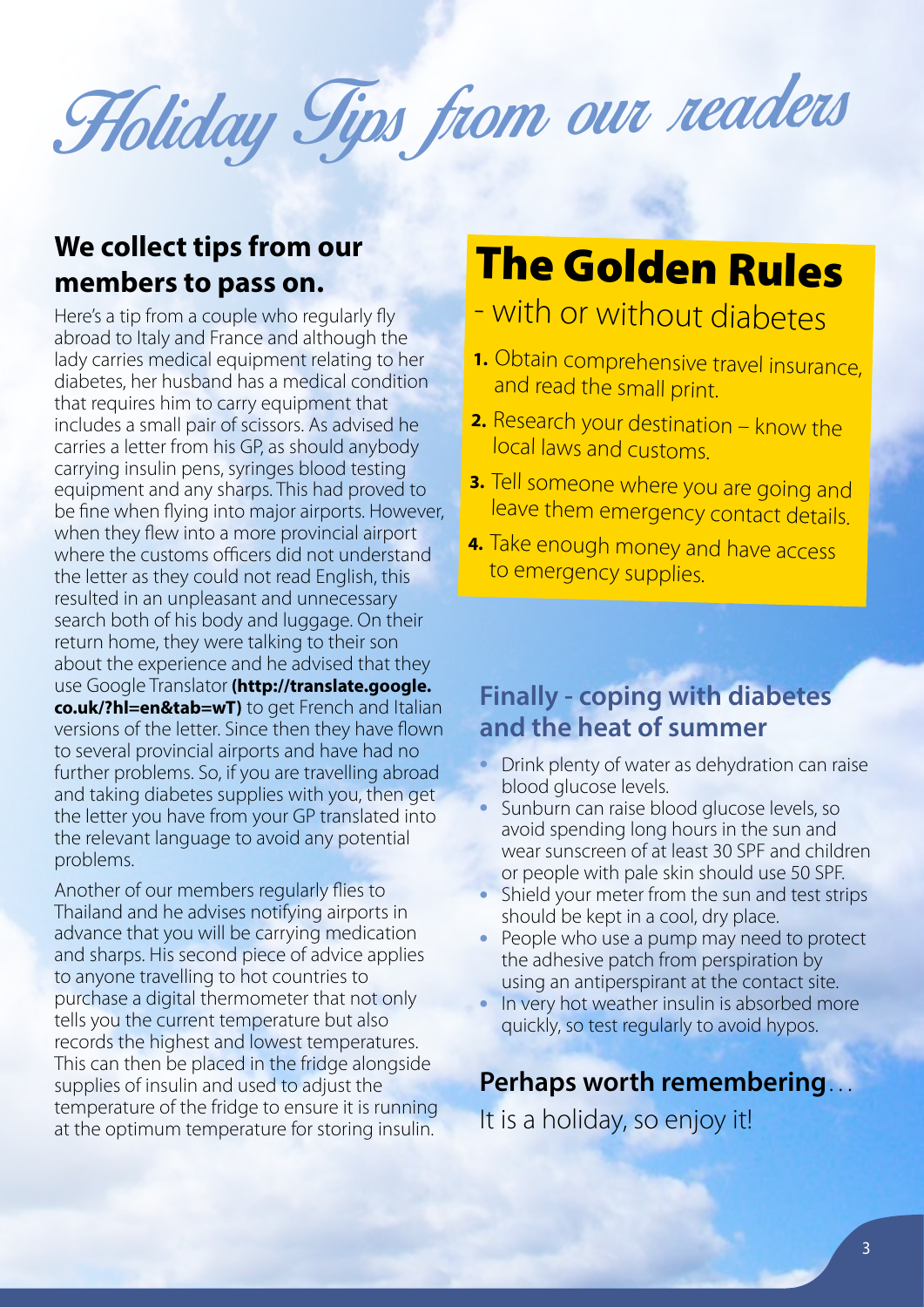

### DDT 14-mile challenge: Fundraising Pack

The third annual IDDT 14-mile challenge takes place on Sataurday, July 9, 2016, and will see fundraisers walk, run or cycle their way along the Brampton Valley Way from Market Harborough, in Leicestershire, to Northampton.

They will be meeting outside the Cinnamon Lounge, in Northampton Road, LE16 9HD, from 9.30am and leaving at 10am. Following the challenge, participants will gather at the Windhover pub, in Chapel Brampton, NN6 8AA, which is very close to the finishing line.

A limited number of lifts will be available back to Market Harborough. For more information and to join in, contact the organiser Oliver Jelley by emailing oliver.jelley@ojpr.co.uk or by calling 07803 003811. Registration form and tips on fundraising are available on the homepage of our website: www.iddtinternational.org



# Why antibio important fo with diabete

**There has been much written about the over use of antibiotics because of the spread of drug-resistant bacteria which reduces the ability to control infections. Antibiotic resistance means that current antibiotics may not work and very few new treatments are being developed. An organisation called 'Antibiotic Action' asked IDDT to pass on information about the use of antibiotics in people with diabetes because diabetes can increase the risk of infection.** 

#### **How can diabetes cause infection?**

- High blood sugar can damage blood vessels and cause poor circulation. White blood cells and other aspects of the immune system, as well as nutrients that help the healing process, are less able to get where they are needed.
- Loss of sensation, particularly in the hands and feet, can make it difficult to notice small wounds that can get infected and it is less likely that people will notice signs of infection.
- Damage to blood vessels in the eyes can cause vision problems, making it more difficult to see signs of infection.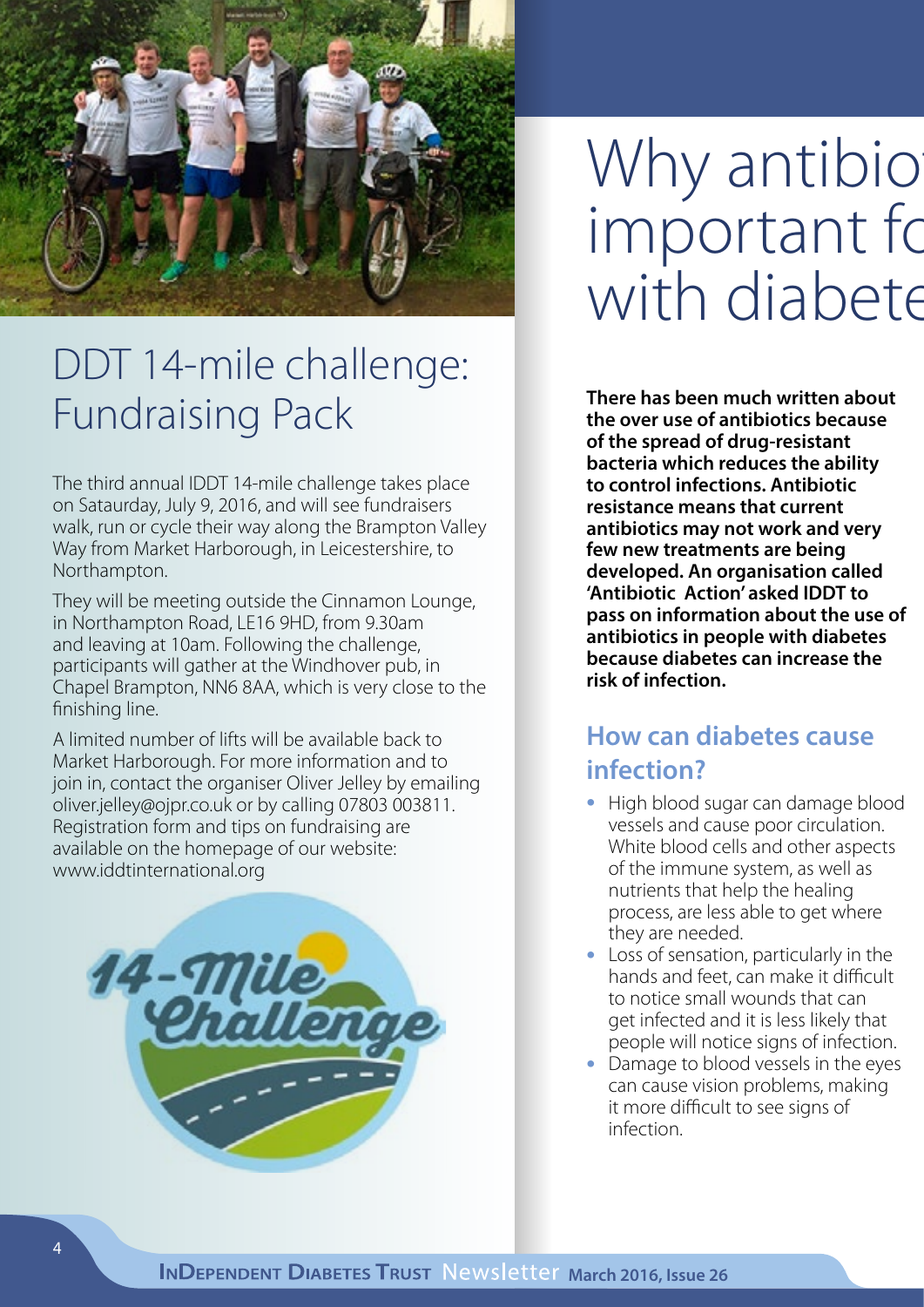# tics are or people  $\frac{25}{5}$



Antibiotics are crucial for controlling these infections, as well as improving health and most people with diabetes will need antibiotics at various times to stay well. However, it is vital that the functionality of antibiotics is preserved, the spread of bacteria is minimised and people with diabetes are protected against catching antibiotic resistant infections. With this in mind:

- Don't ask and don't expect antibiotics for colds, sore throats or flu as these are caused by viruses so antibiotics don't work.
- Only take antibiotics given to you by your doctor, exactly as written on the bottle and always complete the full course.
- Never give your antibiotics to other people.

**In March 2016 we launched our new website – if you haven't visited it yet, take a look by visiting www.iddtinternational.org** 

### **Ramadan 2016 and fasting**

Ramadan is based on the ninth month of the lunar calendar, so this year it is expected that the fast of Ramadan will commence at sunset on June 6th 2016 and will last until July 5th 2016.



During this month it is expected

that Muslims who participate will abstain from food, water, beverages, smoking, oral drugs and sexual intercourse from sunrise to sunset.

People with diabetes may be exempted from fasting but the majority of people with diabetes do fast so run increased risks of adverse health effects, such as hypoglycaemia, hyperglycaemia, diabetic ketoacidosis and dehydration. Most of these are as a result of a reduction of food and fluid intake and the timing of meals.

There are no evidence-based guidelines for safe fasting, so people have to rely on expert advice from doctors and their personal experiences. However, a study in people with Type 1 and Type 2 diabetes carried out in Pakistan, has shown that with active glucose monitoring, alteration of drug dosage and timing, dietary counselling and patient education, the majority of patients did not have any serious acute complications during Ramadan.

More recently, researchers have quoted an observational study which showed people with Type 2 who did not have education about fasting were 4 times more likely to have hypos. Therefore, they recommend that those who do not normally carry out self- monitoring of blood glucose should be provided with meters (Diab. Med. February 2016).

The findings of this and other studies suggest that people with Type 1 and Type 2 diabetes should have an assessment with their diabetes team 1 to 2 months before Ramadan about drug/insulin adjustments, exercise and awareness of the risks of hypo- and hyperglycaemia. If they are ill during the fasting, then they should seek advice from their diabetes team.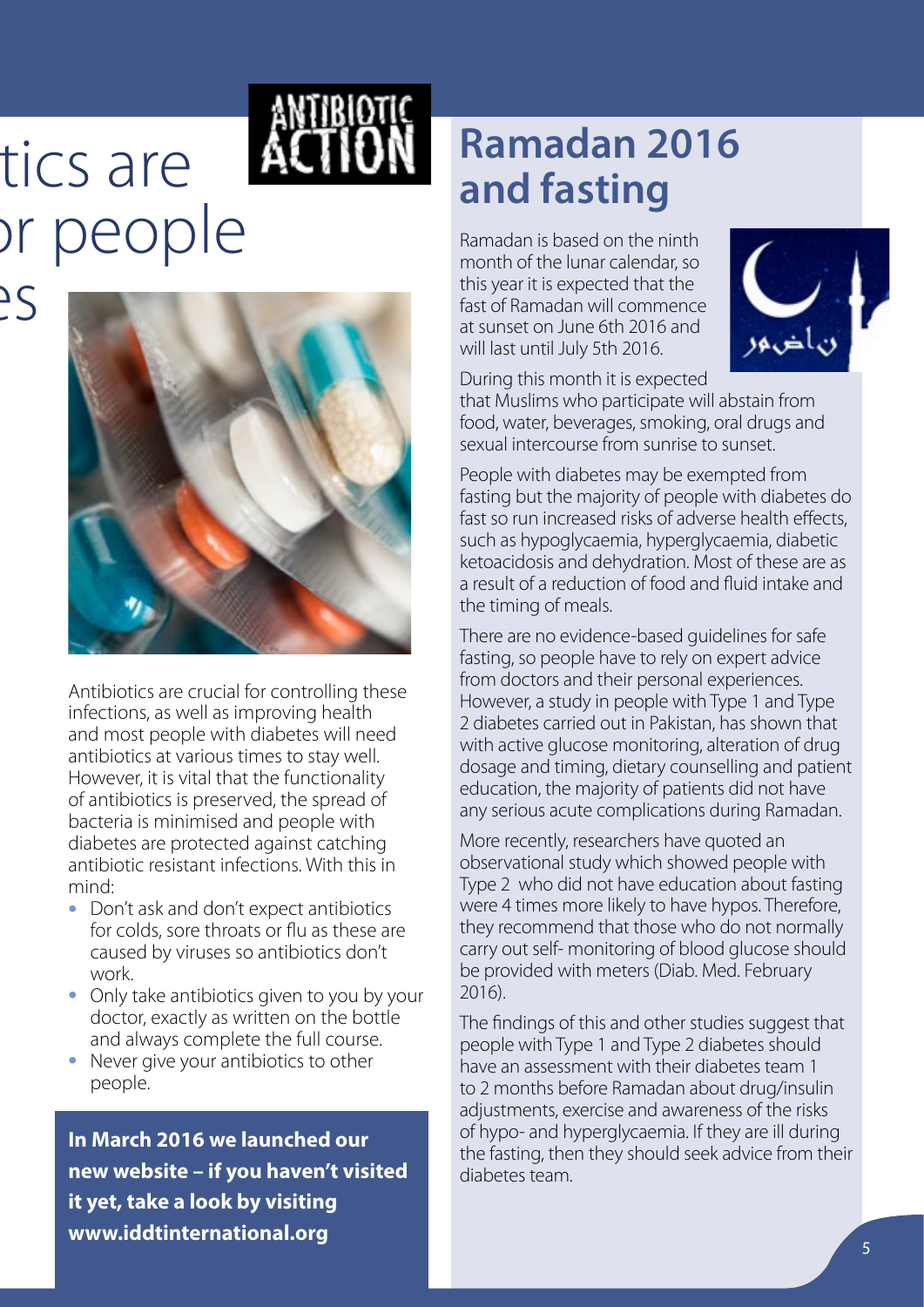# Sugar Tax is a start…

On March 16th 2016, the government announced that highly sweetened drinks will be subject to a 'sugar tax' to come into effect in 2018. According to Jane Ellison, Minister responsible for diabetes, it's the first step towards the childhood obesity strategy which will be launched this summer.

#### **The facts according to the Institute for Fiscal Studies:**

- Pure fruit juices and milk-based drinks are excluded.
- The main levy rates will be (i) 18p/litre for drinks with 5-8g of sugar per 100mls and (ii) 24p/ litre for drinks with more than 8g of sugar per 100mls.
- The revenue target is £500 million for the second year after the introduction of the sugar tax (2019-2020).

#### **Who consumes drinks with added sugar?**

Over 90% of households get more than the recommended share of calories from added sugar.

- Households with children consume about 21% from carbonated and non-carbonated soft drinks.
- Households without children consume significantly less - 14%.

#### **BMJ Open published its report on sugar in fruit juices and smoothies and made five recommendations based on their findings:**

- Fruit juices/juice drinks/smoothies with a high free sugar content should not count as one of the UK government's '5 a day' recommendations, as is currently the case.
- Fruit should preferably be eaten whole, not as juice.
- Parents should dilute fruit juice with water or opt for unsweetened juices, and only allow these drinks during meals.
- Portion sizes should be limited to 150ml a day.
- Manufacturers should stop adding unnecessary amounts of sugars, and therefore calories, to their fruit drink/juice/smoothie products—and if they can't do this voluntarily, the government should step in with statutory regulations. (http://bmjopen.bmj.com/content/6/3/ e010330)

#### **Without doubt the sugar tax is a start in the right direction…**

Yes, undoubtedly the introduction of the sugar tax is a step in the right direction but we have to remember that a lot of other foods contain unnecessary added sugar and these should not be ignored by the government. In addition, sugar is only part of the problem causing overweight and obesity – we need to think about portion size but above all, we need to remember that so many of us live sedentary lives compared with years ago and this is an important part of today's problems.

There are two years before the introduction of the sugar tax, so hopefully some of the uncertainties about its effects will be ironed out, such as:

- How consumers and manufacturers change their behaviour.
- People who have a strong taste for sugar could switch to fruit juices, milkshakes, chocolate or confectionery and this would reduce the effects of the sugar tax.
- Prices need to increase for this to be effective but this will not happen if the taxes are absorbed by the manufacturers.

#### **The effects for people with diabetes**

Following the announcement of the sugar tax some people and organisations have expressed concerns that this will result in hypo treatments being more expensive .Perhaps we should get this in perspective, the additional cost of say 100ml of Lucozade to treat a hypo will be a few pence and even if you have a lot of hypos in a year, it is still only a couple of pounds a year.

Consumption of excess sugar is closely linked to the development of Type 2 diabetes, tooth decay, heart disease and some cancers. If the sugar tax helps to reduce these conditions and the costs to the NHS, then surely it is well worth people with Type 1 paying the extra few pence. It is also worth remembering that people with diabetes taking medication receive all prescriptions free of charge, even for conditions not connected to their diabetes but other people pay £8.40 for each prescription item.

**March 2016, Issue 26**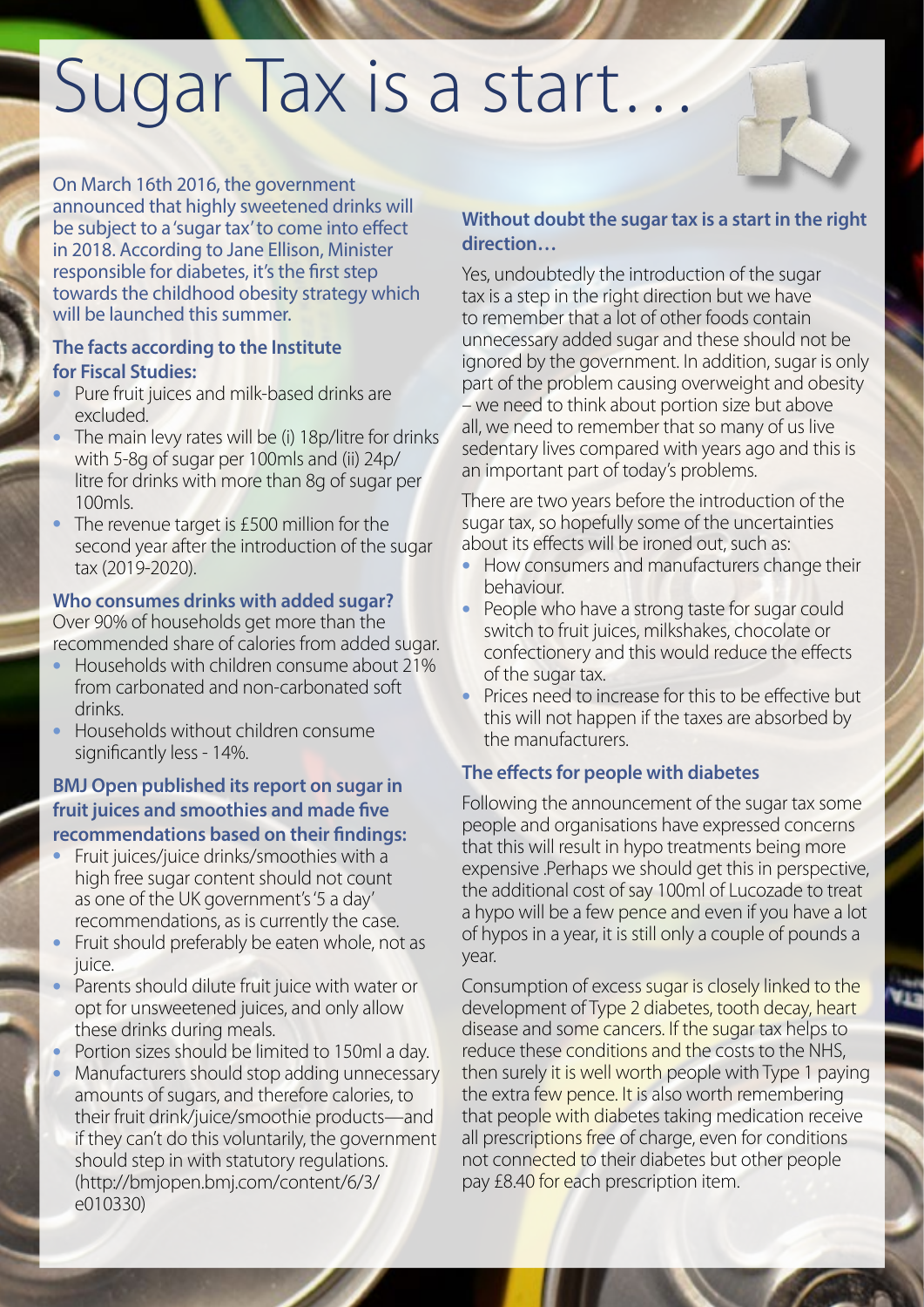# Medicine News

**As usual in Type 2 and You we try to bring you a summary of the latest news and research on medicines used to treat Type 2 diabetes and this issue is no exception.**

#### **SGLT2 Warning**

In the March Type 2 & You we informed readers that the European Medicines Agency (EMA) has started a review of Invokana [canagliflozin], Forxiga [dapagliflozin] and Jardiance [empagliflozin], which are drugs to treat Type 2 diabetes, known as SGLT2 inhibitors.

Now the EMA has started a second review of canagliflozin after an increase in amputations, mostly affecting toes, was found in an ongoing clinical trial called CANVAS.

Cases of lower limb amputation occurred in both the canagliflozin and placebo groups in the trial and the possibility that canagliflozin increases lower limb amputations is currently not confirmed. However, the EMA's Pharmacovigilance Risk Assessment Committee (PRAC) has requested more information from the company to assess whether canagliflozin causes an increase in lower limb amputations and whether any changes are needed in the way this medicine is used in the EU. The EMA has asked that this information be disseminated to anyone else who might be interested in this document and who could be more interested than people with diabetes?

If you are concerned, discuss your options with your doctor.

#### **Another Warning – Actos [pioglitazone]**

A study published in the BMJ (31st March 2016) has found that a drug used to treat Type 2 diabetes, Actos [pioglitazone], may increase the risk of bladder cancer. The research found that the risk was higher for people taking larger doses and for those who take it for longer periods of time.

The problems first surfaced in 2005 when a trial unexpectedly showed higher numbers of people with bladder cancer in those taking Actos compared to people taking a placebo.

These findings appeared in other but not all studies, so leaving some doubt about whether there actually was a link.

In 2011 the European Medicines Agency (EMA) carried out a safety review of Actos and concluded that it should continue to be prescribed but only for carefully selected patients and their response to the treatment should be monitored.

The uncertainty led Canadian-led researchers to investigate whether Actos increases the risk of bladder cancer in people with Type 2 diabetes compared to other Type 2 medications. They found:

- The use of Actos was associated with a 63% higher risk of bladder cancer compared to people who did not take any other drugs in this class of medication.
- This risk increased with higher doses and longer use.

The researchers stress that in absolute terms the risk of bladder cancer with Actos remains low. They recommend that prescribing doctors should be aware of these risks and patients should be made aware so they can choose whether to remain on the drug. As ever, it is important patients are given all the information so that they can make an informed decision about their treatment options. Again, if you are concerned, discuss your options with your doctor.

#### **Finally some good news – Eperzan**

In March, Glaxosmithkline launched its own once-weekly, injectable Type 2 drug, Eperzan [albiglutide]. Eperzan belongs to the group of drugs known as GLP-1 agonists. It can be prescribed when Type 2 diabetes cannot be adequately controlled by diet and exercise and when metformin is not appropriate. It can be prescribed with other blood glucose lowering drugs, including insulin. Combination use with insulin is not possible with all GLP-1 agonists, such as Bydureon [Exanatide].